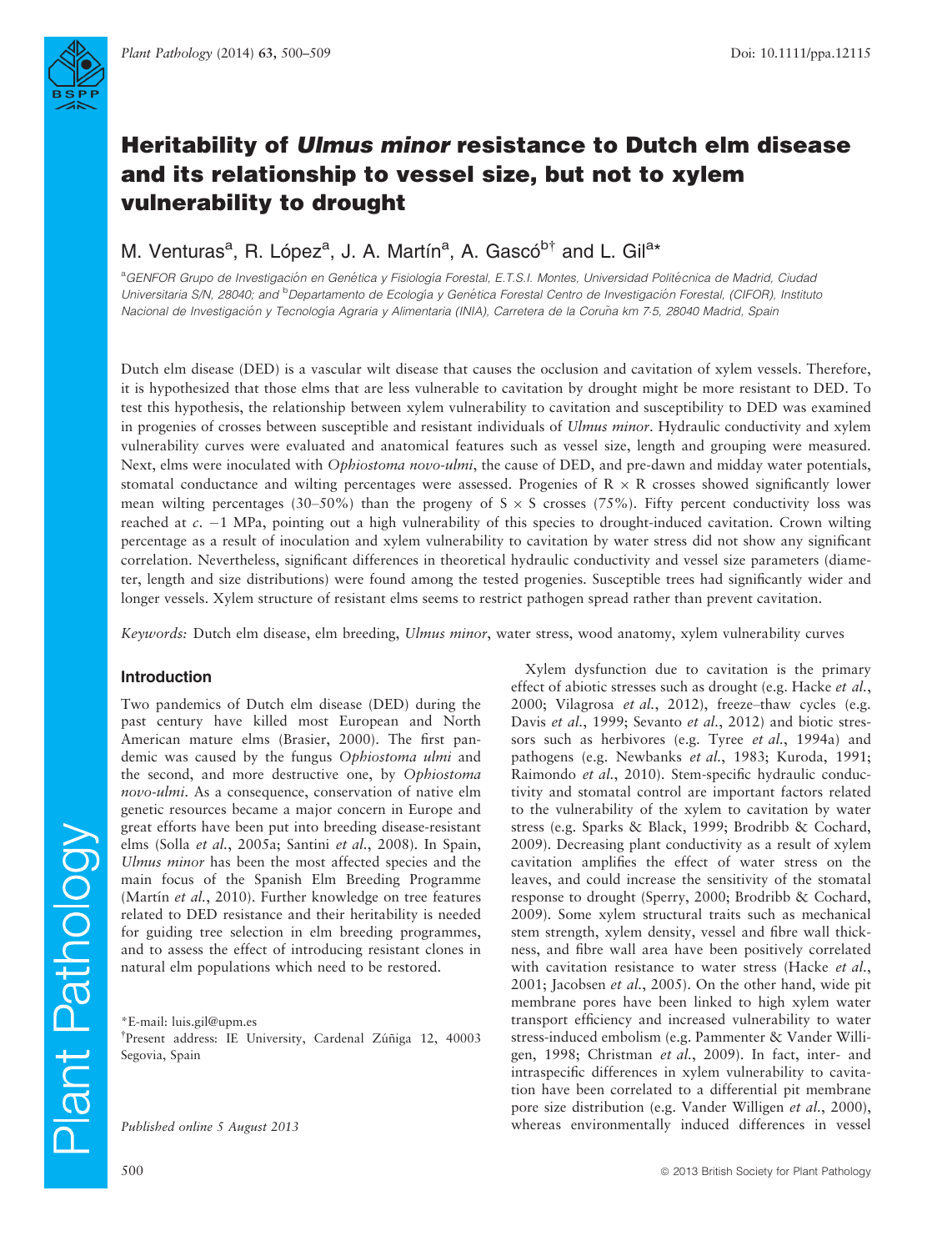sizes explain changes in plant hydraulic conductance (e.g. Pammenter & Vander Willigen, 1998). As U. minor is capable of withstanding moderate summer drought, understanding how all these parameters involved in drought-induced cavitation may be linked to DED resistance could be of great interest to elm breeders.

Wilting and die-back in DED-infected elms are caused by hydraulic failure, either by direct vessel blocking or by inducing embolisms as a consequence of fungal invasion (Newbanks et al., 1983). When elm bark beetles (Scolytus and Hylurgopinus spp.) feed, they introduce fungal spores into xylem vessels. Once inside the xylem vessels, the fungus produces cell wall-degrading enzymes (Scheffer & Elgersma, 1982), toxic substances (Takai, 1974; Sticklen et al., 1991) and the hydrophobin cerato-ulmin (Takai, 1974; Van Alfen & Turner, 1975). These substances may ultimately affect sap tensile properties and could therefore be related to xylem dysfunction by embolism (Newbanks et al., 1983). The host reacts to infection by producing antifungal compounds (e.g. mansonones; Duchesne et al., 1990) and lignin (Martín et al., 2007), and by causing the occlusion of the vessel lumen by tyloses, gums and gels (Shigo & Tippett, 1981; Martín et al., 2005b), which implies hydraulic compartmentalization. As a consequence, water transport sufficiency will rely on vessel redundancy (Ewers et al., 2007).

It has been suggested that resistance to DED shown by certain elm species, such as Ulmus pumila (Siberian elm), originates from the adaptation of anatomical or physiological features to xeric environments (Solla et al., 2005b). Ulmus pumila, native to the steppe and to the Gobi and Tarim deserts, corresponds to a xeromorphic species with greater conductive safety against water stress. In early spring, when the susceptibility of elms to O. novo-ulmi reaches its peak, U. pumila forms smaller vessels than those of U. minor (Solla et al., 2005b). This fact is supposed to restrict O. novo-ulmi spread through the xylem vessels and to reduce the xylem susceptibility to cavitation by the pathogen action in U. pumila. However, direct evidence of the relationship between drought resistance and susceptibility to DED is still lacking. It is hypothesized that (i) the xylem of DED-resistant elms is less vulnerable to drought-induced cavitation than the xylem of susceptible elms, and (ii) the xylem architecture of drought-resistant elms slows the systemic colonization by the pathogen. Therefore, the main objectives of this work were to: (i) explore the heritability of U. minor resistance to DED, (ii) compare the xylem vulnerability of resistant and susceptible U. minor progenies to water stress-induced cavitation, and (iii) evaluate the relationships between this vulnerability and resistance to DED.

#### Materials and methods

#### Plant material

In 2005, five U. minor clones from Spain, selected for their low level of susceptibility to DED (crown wilting after infection <40%; hereafter referred to as resistant clones, R), as well as two U. minor clones from Spain, selected for their high level of susceptibility to DED (crown wilting after infection >80%; hereafter referred to as susceptible clones, S) were subjected to controlled pollinations. As a result, progenies of one  $S \times S$ , seven  $R \times R$  and two  $R \times S$  crosses were grown for the dual purposes of: (i) obtaining breeding progenies  $(F_1)$  of resistant elms within the framework of the Spanish Elm Breeding Programme, and (ii) exploring the heritability of U. minor resistance to DED. Resulting seeds were sown within the same year. Seedlings were grown at Puerta de Hierro nursery (Madrid, 40°27′22″N, 3°45′5″W) under partial shading (60%) in 035 L Forest Pot containers (1:3 perlite:peat substrate, v/v). Plants were well watered and fertilized every 3 months. In 2007, seedlings were transplanted to an experimental plot located within the same nursery following a  $0.5 \times 1.0$  m spacing design. Seedlings were grouped in experimental units of three plants of the same family, and these units were randomly distributed in four complete blocks. The plot was surrounded by a border line of elms which were not selected for any measurements.

In spring 2010, there were 1616 seedlings available in the plot. Their mean height was 2.8 m; each seedling had over 15 side branches. To obtain vulnerability curves and perform anatomical and physiological measurements, eight trees were randomly selected from each one of the following crosses:  $CR-PB1 \times TO-$ AL1 (S  $\times$  S), J-CA2  $\times$  TO-AL1 (R  $\times$  S) and GR-DF3  $\times$  AB-AL1  $(R \times R)$  (24 trees in total). The R  $\times$  S and R  $\times$  R crossings were randomly selected within their kind. The remaining 1592 trees in the sample plot were used for the susceptibility test.

#### Vulnerability curves

Vulnerability curves (VC) were determined for one branch of each one of the 24 selected trees from 1 to 15 June 2010, just before DED inoculation. The branches selected for VCs were 2–3 years' old, 2–4 mm diameter, from the south-orientated top half of each tree. These branches were cut under water and immediately transported to the laboratory. Sections of these branches, 30 cm in length, were re-cut under water just before determining their VC. Hydraulic conductivity (K, kg m  $s^{-1}$  $MPa^{-1}$ ) was measured following the methodology first described by Sperry et al. (1988). VCs were obtained by applying the air injection methodology, as described by Sperry & Saliendra (1994), using two 20 cm double-ended pressure chambers. Flushing and hydraulic conductivity measurements were performed using a filtered (0.2  $\mu$ m) degassed 50  $\mu$ M KCl solution in order to buffer any potential ionic effect on hydraulic conductivity (Zwieniecki et al., 2001; Gascó et al., 2006). Native embolisms were removed with high-pressure (016 MPa) flushing for 30 min. Maximum hydraulic conductivity  $(K_{\text{max}})$  was then measured. Thereafter, increasing preset air pressure steps  $(0.1, 0.3, 1.5)$ 06, 09, 12, 15, 20, 25, 30 and 40 MPa) were held inside the chamber for 10 min, and K was measured after releasing each pressure level. The percentage loss of conductivity (PLC) was calculated as:  $PLC = 100(K_{max} - K)/K_{max}$ . A minimum of 90 PLC was reached in every sample. Each VC was fitted to an exponential sigmoid (PLC =  $100/(1 + \exp[a(\Psi - b)])$ ; Pammenter & Vander Willigen, 1998) using SIGMAPLOT v. 10.0 (Systat Software Inc.). Applied pressures (MPa) required to reach 50 PLC ( $P_{50}$ , b parameter of the fitted sigmoid) and 80 PLC ( $P_{80}$ ) were obtained from the fitted model equations. Maximum xylemspecific conductivity  $Kx_{max}$  (kg m<sup>-1</sup> s<sup>-1</sup> MPa<sup>-1</sup>) was calculated dividing  $K_{\text{max}}$  by its xylem cross-sectional area (m<sup>2</sup>) (e.g. Hultine et al., 2006). All measurements were performed in a laboratory at 20°C.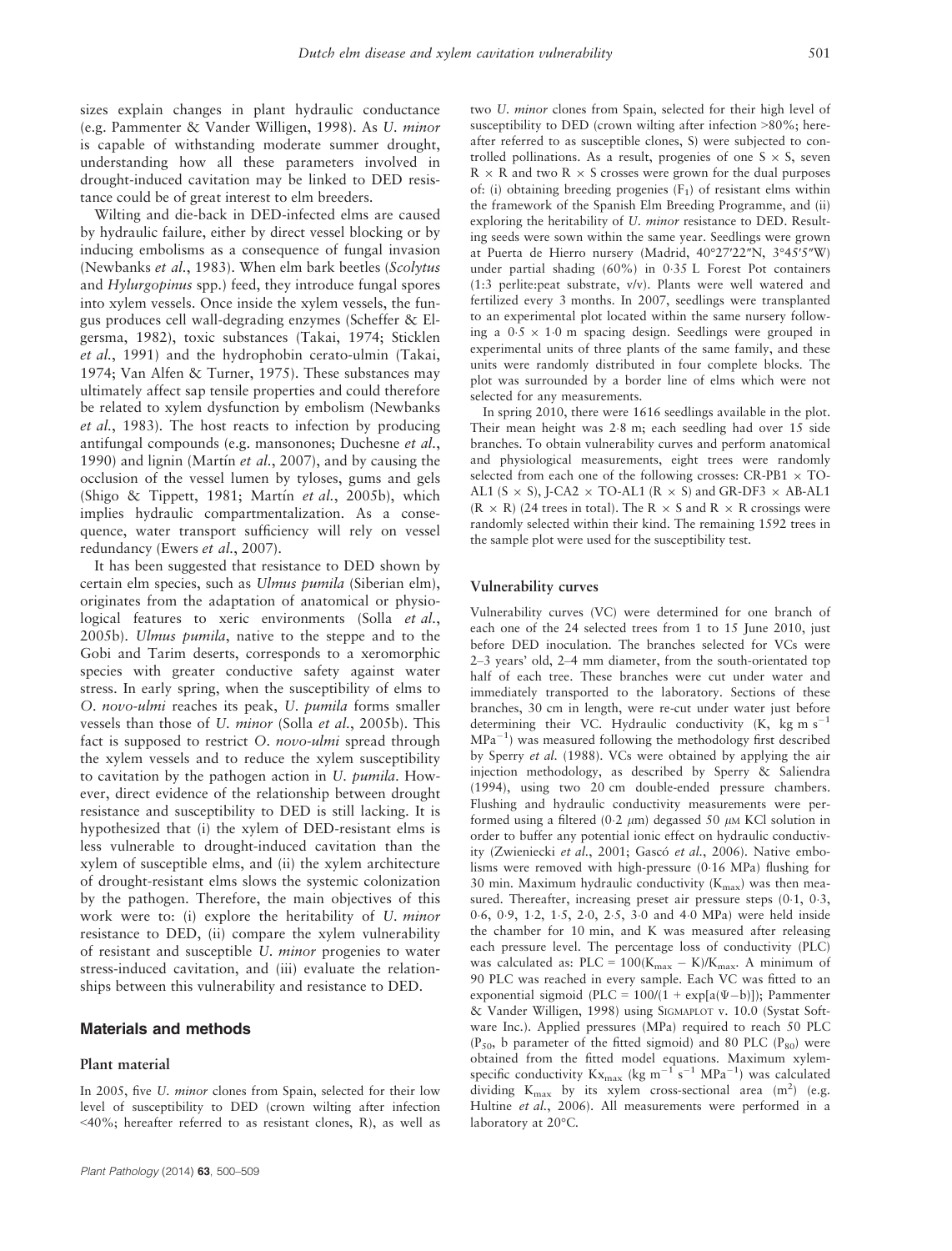#### Wood density and xylem anatomical features

Wood density (WD,  $g \text{ cm}^{-3}$ ) was determined with 2.5 cm-long segments cut from basal pieces of the branches used to obtain VCs. Stem segments were split longitudinally, and bark and pith were removed with a razor blade. Xylem segments were soaked in degassed water overnight. Afterwards, their fresh volume was determined, according to Archimedes' principle, by immersing each sample in a water-filled test tube placed on a balance (e.g. Hacke et al., 2000). The weight of displaced water was converted to sample volume using a water density of 0.9982071 g cm<sup>-3</sup> at 20°C). Afterwards, samples were stored at 75°C for 48 h and the dry weight was then measured. Wood density was calculated as the ratio of dry weight to fresh volume.

For anatomical measurements the basal 2 cm were cut off the stem segments used to determine VCs. They were then placed in a formaldehyde–acetic acid–70% ethanol (5:5:90, v:v:v) fixative until cross sections were prepared. Fifteen-micrometre thick transverse sections were obtained using a sliding microtome (Leica SM 2400). Next, they were stained with safranin 01% (w/v), dehydrated through an alcohol series, mounted on microscope slides, and fixed with Canada balsam for light microscopy observation. As it has been estimated that 90% of the xylem flow of elms is restricted to the outermost (current) sapwood ring (Ellmore & Ewers, 1985), four radial 500- $\mu$ mwide sectors, spaced 90° apart, were randomly selected within the 2010 growth increment of these transverse sections. In these sectors interior vessel diameters were measured radially, ignoring those smaller than 20  $\mu$ m. Vessel density per mm<sup>2</sup> and groups of vessels (contiguous vessels; McNabb et al., 1970) were also counted. An image analysis system (Image Pro Plus 4.5, Media Cybernetics) attached to a light microscope (Olympus BX50) was used to measure all these variables at  $\times 100$  magnification.

Vessel transectional area (VTA, %) was obtained by dividing the area occupied by the vessels in a sector (wall excluded) by the total area of the sector, multiplied by 100 (e.g. Solla et al., 2005b). The theoretical hydraulic conductance (THC,  $\mu$ m<sup>2</sup>) predicted by the Hagen–Poiseuille equation (e.g. Giordano et al., 1978; Solla et al., 2005b) was determined by dividing the sum of the fourth power of all the internal vessel radii found within a sector by the total area of the sector  $(A<sub>S</sub>)$  (i.e. THC =  $\sum_{n=1}^4$   $\Gamma_A^4$  A<sub>S</sub>). Vessels were classified in three categories of diameters, small (<40  $\mu$ m), medium (40–70  $\mu$ m), and large  $($ >70  $\mu$ m), because large and medium vessels are invaded more frequently by hyphae and spores than small ones (Pomerleau, 1970). The theoretical contribution to hydraulic flow of the vessels was studied in relation to their size. For example, the contribution of large vessels to flow (CLVF) was calculated as: CLVF =  $\sum D_i^4 / \sum D_n^4$ , where D is the vessel diameter, *i* are vessels larger than 70  $\mu$ m, and *n* corresponds to all the vessels within the sector (e.g. Solla et al., 2005b; Pinto et al., 2012).

Subsequently, the tangential lumen span (b) and the thickness of the double wall (t) between two adjacent vessels were measured for all paired vessels within a sector; and intervessel wall strength,  $(t/b)^2$ , was calculated following Hacke et al. (2001).

Finally, vessel length distributions were calculated. The same stems used to build VCs were flushed again (after having removed 2 cm from the basal end for the anatomic features measurements) at 016 MPa for 30 min to remove any embolism. Then a two-component silicone (Ecoflex 0030; Smooth-On, Inc.), dyed with a red pigment (Silc Pig; Smooth-On, Inc.), was injected under pressure (02 MPa) for 40 min through the basal end of each stem (e.g. Sperry et al., 2005; Cai et al., 2010). Transversal cuts at set distances from the basal edge (5, 10, 30 mm, and every other 30 mm thereon until no silicone-filled vessels were found) were observed under an Olympus BX50 light microscope. The percentages of silicone-filled and empty vessels were calculated in four perpendicular radial sectors of the outermost growth ring, counting a minimum of 25 vessels per sector. It was evaluated in this ring because it had the longest vessels, and it has been estimated that it is responsible for 90% of conductivity (Ellmore & Ewers, 1985). The percentage of filled vessels (PFV) was fitted to the following exponential curve: PFV = 100  $\times$  exp( $-bx$ ), where x is the distance from the stem segment base (mm) and  $b$  is a vessel-length distribution parameter (bVL) (e.g. Sperry et al., 2005). Therefore, the percentage of vessels  $(P_V)$  belonging to a determined length class was calculated with the following equation:  $P_V = 100$  [(1 + km)  $exp(-km) - (1 + kM) exp(-kM)$ ; where  $k = bVL$ , and m and M are the minimum and maximum lengths of the distance class, respectively. Vessel length was plotted for 10 mm classes. The maximum vessel length (VLmax) was established as the last length (mm) at which a silicone-filled vessel was observed. Intermediate cuts were also performed within the last 30 mm stem segment in order to estimate more accurately  $VL<sub>max</sub>$ .

## Susceptibility test

The highly virulent CU-HU isolate of O. novo-ulmi subsp. americana was used for the controlled inoculation of the 1592 trees in the sample plot used for the disease resistance trial. The isolate was collected from an infected U. minor tree in Huelves (Cuenca, Spain) in 2002. The fungus was stored in vitro in 2% malt extract agar at 4°C in the dark, and subcultured at 6-month intervals. Two weeks before carrying out the inoculation, the fungus was grown in Tchernoff's medium (Tchernoff, 1965). The inoculum consisted of bud cells suspended in sterile distilled water (10<sup>6</sup> spores mL<sup>-1</sup>). Two inoculum droplets were introduced into the xylem of every tree by drawing them from a syringe while transversally cutting through the bark into the wood of the main stem 20 cm above the ground (Solla et al., 2005a). The seedlings were inoculated on 13 and 14 May 2010. Disease severity was evaluated by direct observation of the wilting percentage of the crown (WP, %) 20, 60 and 120 days after inoculation (d.a.i.).

On 18 June 2010, after VCs were determined, the 24 seedlings set aside for detailed anatomical and physiological investigation were also inoculated, following the same methodology as in the previous test. Disease severity was assessed by direct observation of WP 20 d.a.i.

#### Water potential and gas exchange

Leaf water potential ( $\Psi_{\text{leaf}}$ , MPa) at pre-dawn ( $\Psi_{\text{pd}}$ ) and midday  $(\Psi_{\text{md}})$  and stomatal conductance  $(g_s, \text{ mmol s}^{-1} \text{ m}^{-2})$  at midday of the 24 selected elms were measured just before inoculation, and 10, 13, 17, 25, 33 and 47 d.a.i., to monitor the effects of DED on these parameters. The measurements were always carried out on three previously marked branches, oriented south, east and west, from the lower part of the crown. One leaf per marked branch was collected each time for water potential evaluation. The leaves were kept in double black bags with a piece of wet paper at 4°C until measurements were done in the laboratory with a pressure chamber (model 1000, PMS Instrument Company) during the following 3 h. Stomatal conductance was evaluated with a porometer (model SC-1, Decagon Devices Inc.)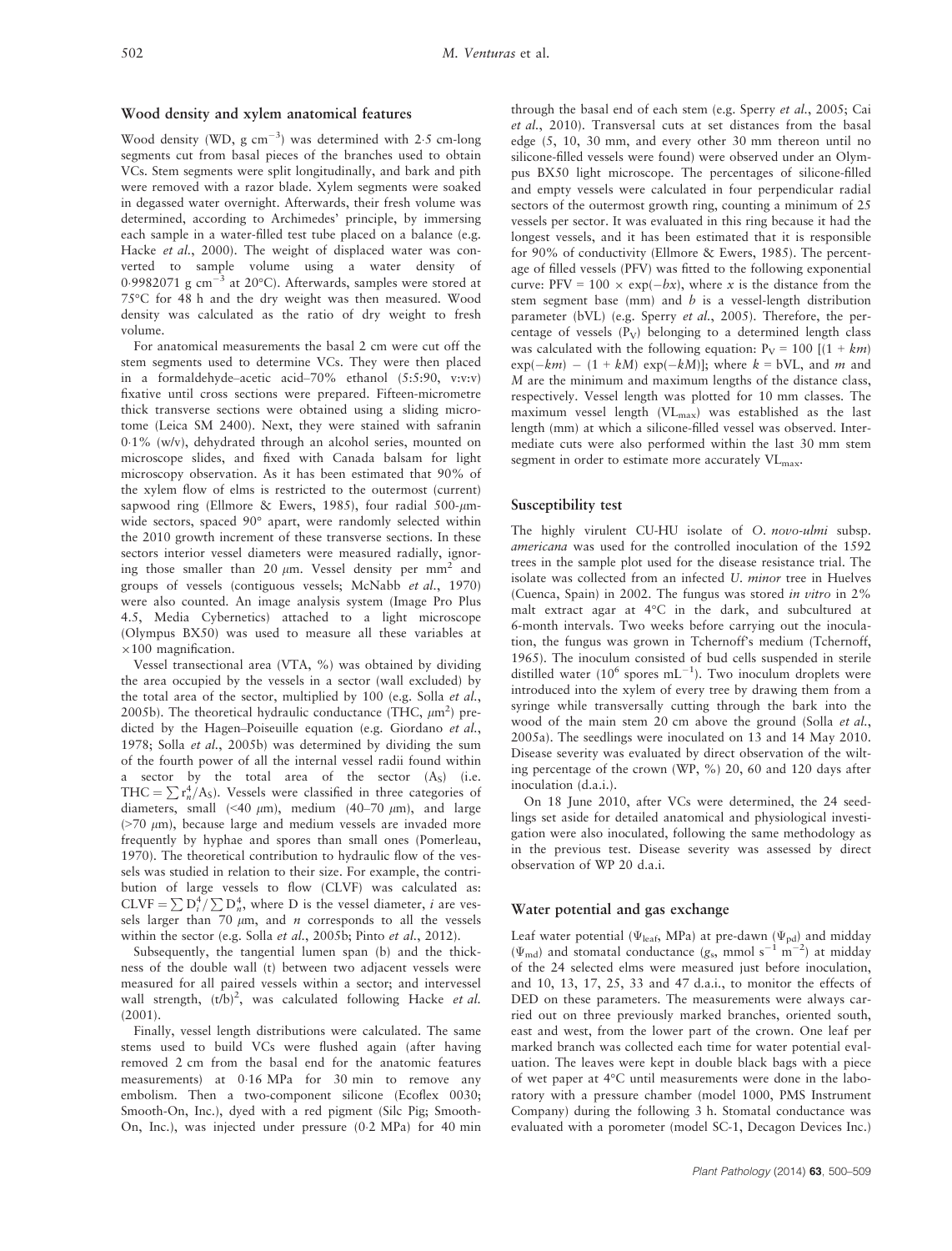on one leaf per marked branch (without detaching it) before taking samples for midday water potential measurements.

#### Data processing and statistical analyses

A repeated measures ANOVA was run for WP data considering block, crossing type and family (nested in crossing type) as main factors, and the basal diameter of the trees was used as a covariable. To assess the narrow sense heritability  $(h^2)$  of WP a mixed effect ANOVA with family, block and interaction of block by family was applied. Variance components for family ( $\sigma_f$ ), family–block interaction ( $\sigma_{fxb}$ ) and residual errors  $(\sigma_{\epsilon})$ , with the respective associated standard errors (SE), were estimated by restricted maximum likelihood.  $h^2$  was estimated as:

$$
b^2 = \frac{\sigma_a}{\sigma_P}
$$

where  $\sigma_a$  is the additive genetic variance and  $\sigma_P$  the total phenotypic variance.  $\sigma_a$  was considered as being twice the genetic variance between families, as trees from the same family were full-sibs  $(2\sigma_f)$ , whereas total phenotypic variance was estimated as:

 $\sigma_P = \sigma_f + \sigma_{fxb} + \sigma_{\epsilon}$ 

One-way analyses of variance (ANOVA) were performed using the type of crossing  $(R \times R, R \times S$  and  $S \times S)$  as the independent variable for those physiological variables estimated once on every tree. GLM was used to analyse results of those variables measured in several samples per tree (e.g. anatomical measurements), considering the type of crossing and each tree (nested within the type of crossing) as fixed factors. Considering these same factors, differences in  $\Psi_{\rm pd}$ ,  $\Psi_{\rm md}$  and  $g_{\rm s}$  were checked against time after inoculation using repeated measures ANOVA. Pairwise comparisons of means were made by multiple range tests using Fisher's least significant difference (LSD) intervals at 95% confidence level. In order to understand the relations between variables, Pearson's product–moment correlation coefficient (r) and its statistical significance (P-value) were calculated using the mean value of each variable for each tree. Analyses were performed using STATISTICA v. 7.0 (StatSoft Inc.).

## **Results**

#### DED progress and disease resistance

In the susceptibility test, crown wilting as a result of DED inoculation varied from 0 to 100% within the seedlings (data not shown). All factors considered in the repeated measures ANOVA for WP ( $n = 1592$ ) were significant except for the date of measurement (Table 1). Wilting percentages (least squares means) were 32–46% in  $R \times R$  families, 48–59% in  $R \times S$  families and 75% in the only  $S \times S$  crossing tested (Table 2). WP of the  $R \times S$  family selected for the detailed analysis  $(I-CA2 \times TO-AL1)$  was not significantly different  $(P = 0.07)$  from the two R  $\times$  R ones (GR-DF3  $\times$  AB-AL1 and MA-PD2  $\times$  AB-AL1; Table 2). Narrow sense heritability for WP was 0.54, showing that resistance to DED is genetically controlled.

#### Hydraulic conductivity and vulnerability to cavitation

Vulnerability to cavitation ( $P_{50}$  and  $P_{80}$ ), Kx<sub>max</sub> and absolute conductivity (Kx) did not differ significantly among the types of crosses (Fig. 1; Table 3). Loss of conductivity began at  $-0.3$  MPa and progressed at a similar rate in all crosses, i.e. there were no differences in the slope of VCs ( $P = 0.87$ ; Table 3).

Despite  $P_{80}$  and  $Kx_{max}$  not differing between crossing types, these variables were positively correlated with WP 20 d.a.i. for the 24 selected trees  $(P < 0.05$ ; Table S1). Nevertheless, the coefficient of correlation was low in both cases  $(R^2 < 0.20)$ .

Table 1 Percentage of the explained variation and significance value from the repeated measures ANOVA for explaining the evolution of wilting percentage (WP), pre-dawn water potential ( $\Psi_{\text{pd}}$ ), midday water potential ( $\Psi_{\text{md}}$ ) and stomatal conductance ( $g_s$ )

|                                      | <b>WP</b>      |       | $\Psi_{\rm pd}$ |       | $\Psi_{\text{md}}$ |       | $g_{\rm s}$    |       |
|--------------------------------------|----------------|-------|-----------------|-------|--------------------|-------|----------------|-------|
| Factor                               | $\overline{P}$ | $\%$  | $\overline{P}$  | $\%$  | $\overline{P}$     | $\%$  | $\overline{P}$ | %     |
| <b>Block</b>                         | $***$          | 2.04  |                 |       |                    |       |                |       |
| Family (crossing type)               | $***$          | 4.85  |                 |       |                    |       |                |       |
| Plant (crossing type)                |                |       | $**$            | 4.82  | $***$              | 9.19  | ***            | 30.81 |
| Crossing type                        | ***            | 9.59  | n.s.            | 0.32  | $**$               | 1.51  | n.s.           | 0.32  |
| Basal diameter                       | $**$           | 0.42  |                 |       |                    |       |                |       |
| Error (between subjects)             |                | 63.64 |                 | 2.72  |                    | 4.01  |                | 5.61  |
| Date                                 | n.s.           | 0.02  | $***$           | 47.13 | $***$              | 63.55 | $***$          | 20.66 |
| Date $\times$ Block                  | ***            | 0.17  |                 |       |                    |       |                |       |
| Date $\times$ Family (crossing type) | ***            | 0.47  |                 |       |                    |       |                |       |
| Date $\times$ Plant (crossing type)  | -              |       | $***$           | 24.48 | ***                | 10.29 | ***            | 20.66 |
| Date $\times$ Crossing type          | n.s.           | 0.05  | ***             | 3.77  | ***                | 1.75  | $\star$        | 1.61  |
| Date $\times$ Basal diameter         | $\star$        | 0.05  |                 |       |                    |       |                |       |
| Error (within subjects)              |                | 18.70 |                 | 16.75 |                    | 9.69  |                | 14.97 |

P is the significance level of the factor (n.s.: not significant; \*<0.05; \*\*<0.01; \*\*\*<0.001). % is the percentage of variability explained by the factor. Factors that have not been considered in the model are represented with a dash (–).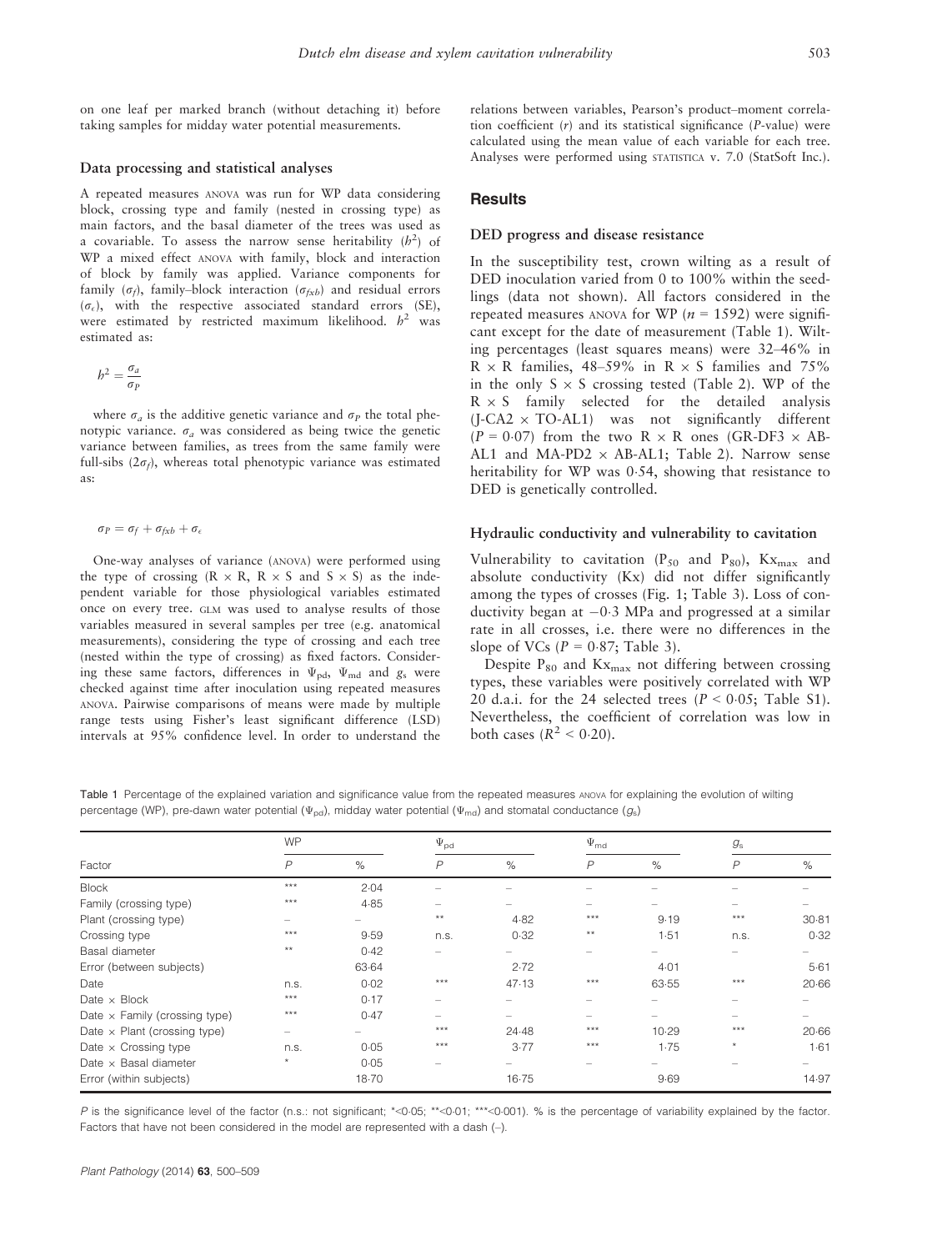Table 2 Crown wilting percentages (WP) at 20, 60 and 120 days after inoculation (d.a.i.) and least squares means WP from repeated measures ANOVA

|                                       | Crossing          |             |                 |                |                | Least squares         |
|---------------------------------------|-------------------|-------------|-----------------|----------------|----------------|-----------------------|
| Family ( $\varphi \times \vartheta$ ) | type <sup>a</sup> | $n^{\rm b}$ | $WPc$ 20 d.a.i. | WP 60 d.a.i.   | WP 120 d.a.i.  | means WP <sup>d</sup> |
| $MA-PD2 \times GR-DF3$                | $R \times R$      | 220         | $29.6 + 1.0$    | $32.0 + 1.2$   | $34.1 + 1.3$   | $32.5 + 1.2 a$        |
| $J-CA2 \times GR-DF3$                 | $R \times R$      | 162         | $33.9 \pm 1.3$  | $33.3 \pm 1.4$ | $34.6 \pm 1.5$ | $33.9 \pm 1.4$ ab     |
| $M-DV4/5 \times GR-DF3$               | $R \times R$      | 71          | $34.6 + 1.5$    | $34.4 + 1.9$   | $38.9 + 2.6$   | $35.7 + 2.2$ abc      |
| M-DV4/5 $\times$ J-CA2                | $R \times R$      | 199         | $37.9 + 1.2$    | $36.2 + 1.2$   | $36.9 + 1.2$   | $36.8 \pm 1.3$ bc     |
| J-CA2 $\times$ M-DV4/5                | $R \times R$      | 194         | 44.0 $\pm$ 1.4  | $37.6 + 1.4$   | $37.5 \pm 1.3$ | $40.0 + 1.3$ ce       |
| $MA-PD2 \times AB-AL1$                | $R \times R$      | 22          | $50.1 + 4.8$    | $46.1 + 5.2$   | $41.4 + 5.3$   | $43.6 + 3.9$ de       |
| $GR-DF3 \times AB-AL1$                | $R \times R$      | 193         | $46.7 + 1.7$    | $48.2 + 1.7$   | $47.5 + 1.9$   | $46.3 \pm 1.4$ d      |
| $J-CA2 \times TO-AL1$                 | $R \times S$      | 240         | $48.9 \pm 1.5$  | $46.9 + 1.6$   | $45.8 + 1.6$   | $47.5 + 1.2$ d        |
| M-DV4/5 $\times$ TO-AL1               | $R \times S$      | 266         | $57.8 + 1.3$    | $59.9 + 1.5$   | $59.2 + 1.6$   | $59.2 + 1.1$ f        |
| $CR-PB1 \times TO-PB1$                | $S \times S$      | 25          | $69.6 \pm 5.3$  | $73.8 \pm 5.2$ | $76.2 \pm 5.7$ | $74.8 \pm 3.7$ q      |

<sup>a</sup>R: resistant; S: susceptible.

**bNumber of inoculated seedlings.** 

<sup>c</sup>Mean wilting percentage  $\pm$  SE.<br><sup>d</sup>Letters label homogeneous gro

<sup>d</sup>Letters label homogeneous groups by Fisher's LSD test ( $P = 0.05$ ).

#### Anatomical features

Maximum vessel length (VL<sub>max</sub>) ranged from 69 to 118 mm.  $S \times S$  trees had 30–40% significantly longer conduits and a higher percentage of longer vessels (Fig. 2a; Table 3). There was a negative correlation between  $Kx_{max}$  (log-transformed) and bVL ( $R^2 = 34.5$ ,  $P = 0.0026$ ; Table S1): plants with shorter vessels had lower conductivity.

 $S \times S$  progeny showed the widest vessels (VD; Table 3), and were unique in having vessel diameters greater than 90  $\mu$ m (Fig. 2b). The progeny of the S  $\times$  S cross also had larger VTA, and a THC twice as high as the other two groups (Table 3). CLVF, CMVF and CSVF did not differ among crossing types  $(P > 0.05$ , Table 3). As expected,  $Kx_{max}$  (log-transformed) was positively correlated with THC  $(R^2 = 32.6, P = 0.0035;$ Table S1) and VD ( $R^2 = 28.8$ ,  $P = 0.0068$ ; Table S1). In addition,  $R \times R$  individuals showed a significantly higher VF (c. 20%) and a greater  $(t/b)^2$   $(P < 0.05;$ Table 3). Meanwhile,  $S \times S$  saplings had significantly higher PGV (Table 3). There were no differences in WD, VPG or VGA between the groups  $(P > 0.05;$ Table 3).

#### Water potential and gas exchange after DED inoculation

Both  $\Psi_{\rm pd}$  and  $\Psi_{\rm md}$  progressively decreased after DED inoculation (Fig. 3a). Seventeen d.a.i.,  $\Psi_{\rm pd}$  had dropped more than 0.25 MPa and 47 d.a.i. c. 1 MPa, independent of the type of crossing (Fig. 3a).  $\Psi_{\text{md}}$  dropped from  $-1$  MPa to almost  $-3$  MPa in S  $\times$  S progeny at the end of the experiment. From the thirteenth d.a.i.,  $\Psi_{\text{md}}$  of  $R \times R$  cross progeny was significantly different from  $S \times S$  cross progeny.

Stomatal conductance  $(g_s)$  decreased significantly following inoculation (Fig. 3b). Ten d.a.i.  $S \times S$  showed significantly higher  $g_s$  than the other two types of crossings (Fig. 3b). From then onwards, gas exchange rates were strongly reduced to <40 mmol  $s^{-1}$  m<sup>-2</sup> in all plants, and they slowly recovered to 50–70 mmol  $s^{-1}$  m<sup>-2</sup> at the end



Figure 1 Ulmus minor vulnerability curves constructed for trees belonging to progeny of Dutch elm disease resistant (R) and susceptible (S) crosses (GR-DF3  $\times$  AB-AL1 (R  $\times$  R), J-CA2  $\times$  TO-AL1  $(R \times S)$  and CR-PB1  $\times$  TO-AL1 (S  $\times$  S)). (a) Percentage loss in conductivity; (b) actual hydraulic conductivity ( $n = 8$  per group;  $means + SF$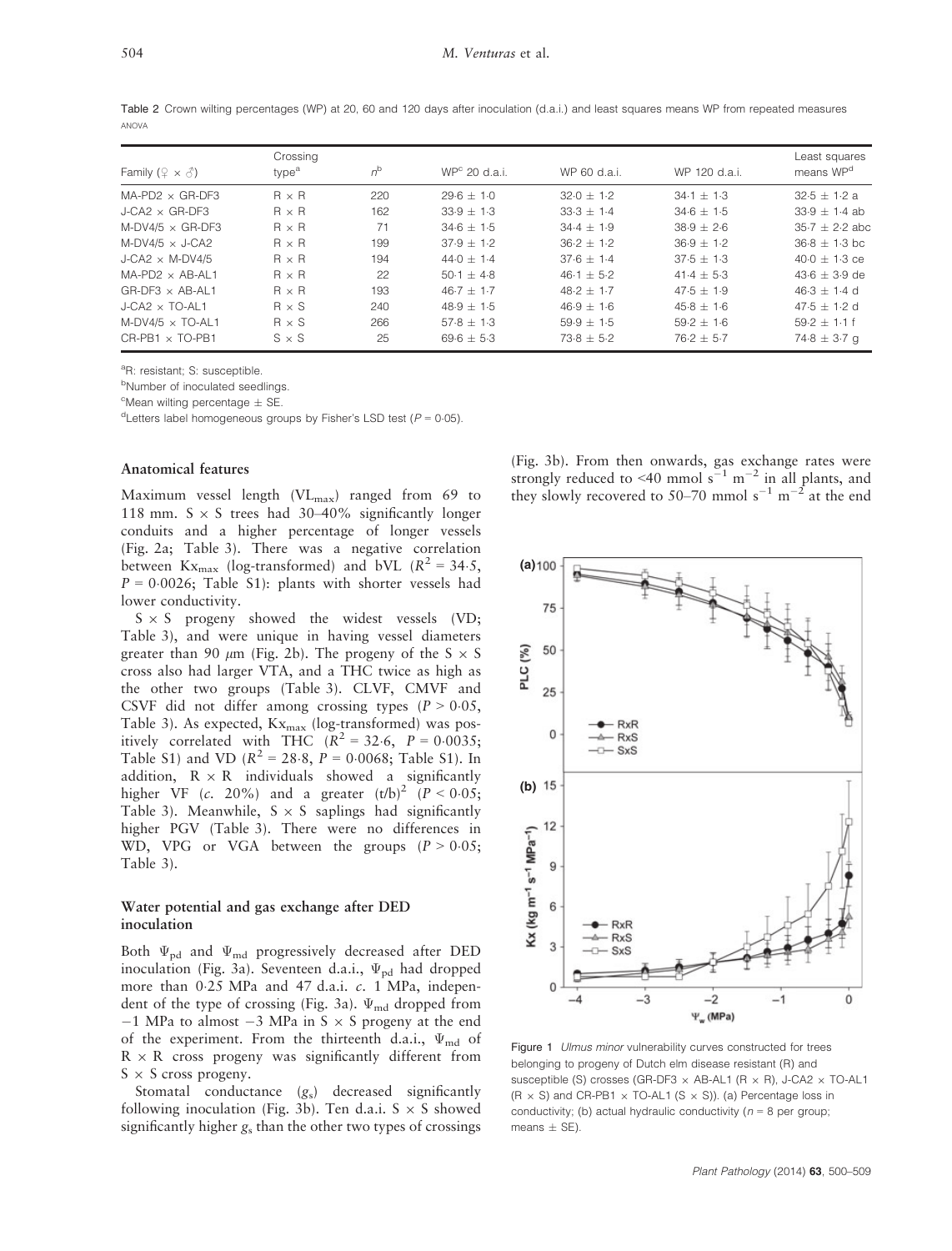| Table 3 Wilting, hydraulic and anatomical properties of 24 trees selected from progeny of one of three crosses between elms that are resistant or |  |
|---------------------------------------------------------------------------------------------------------------------------------------------------|--|
| susceptible to Dutch elm disease (eight per crossing type)                                                                                        |  |

|                       |                                               | Crossing type <sup>b</sup>               |                                         |                                   |                            |  |
|-----------------------|-----------------------------------------------|------------------------------------------|-----------------------------------------|-----------------------------------|----------------------------|--|
| Variable <sup>a</sup> | Units                                         | $GR-DF3 \times AB-AL1$<br>$(R \times R)$ | $J-CA2 \times TO-AL1$<br>$(R \times S)$ | CR-PB1 x TO-AL1<br>$(S \times S)$ | $P$ -value $\rm{^{\circ}}$ |  |
| WP 20 d.a.i.          | $\%$                                          | $24.0 \pm 6.9 a$                         | $25.9 \pm 6.7$ a                        | 49.6 $\pm$ 8.7 b                  | 0.0444                     |  |
| VC slope              | $MPa^{-1}$                                    | $36.0 \pm 22.3$ a                        | $36.8 \pm 22.4$ a                       | $22.6 \pm 17.7$ a                 | 0.8661                     |  |
| $P_{50}$              | MPa                                           | $-1.10 \pm 0.36$ a                       | $-1.09 \pm 0.40$ a                      | $-0.90 \pm 0.29$ a                | 0.9088                     |  |
| $P_{80}$              | <b>MPa</b>                                    | $-1.77 \pm 0.52$ a                       | $-1.72 + 0.59$ a                        | $-1.35 + 0.41$ a                  | 0.8280                     |  |
| $Kx_{max}$            | kg $m^{-1}$ s <sup>-1</sup> MPa <sup>-1</sup> | $8.33 \pm 3.34$ a                        | $5.25 \pm 0.84$ a                       | $12.33 \pm 3.00$ a                | $0.1441*$                  |  |
| $VL_{max}$            | mm                                            | 69.4 $\pm$ 10.6 a                        | $80.6 \pm 10.2$ a                       | 118-1 $\pm$ 12-2 b                | 0.0131                     |  |
| bVL                   |                                               | $0.063 \pm 0.014$ ab                     | $0.063 \pm 0.013$ b                     | $0.036 \pm 0.006$ a               | $0.0581**$                 |  |
| <b>WD</b>             | $\rm g\ cm^{-3}$                              | $0.54 \pm 0.02$ a                        | $0.53 \pm 0.03$ ab                      | $0.45 \pm 0.3$ b                  | 0.0863                     |  |
| VD                    | $\mu$ m                                       | $38.6 \pm 2.1 a$                         | $40.3 \pm 2.2$ a                        | $46.6 \pm 1.8$ b                  | 0.0000                     |  |
| <b>VTA</b>            | $\%$                                          | $33.9 \pm 1.9$ b                         | $30.2 \pm 1.9$ a                        | $38.0 \pm 1.9$ c                  | 0.0001                     |  |
| <b>THC</b>            | $\mu$ m <sup>2</sup>                          | $62.8 \pm 12.4$ a                        | 60.1 $\pm$ 12.4 a                       | 117.1 $\pm$ 12.4 b                | 0.0000                     |  |
| VF                    | Vessels $mm^{-2}$                             | 272.4 $\pm$ 23.9 b                       | $231.4 \pm 23.9$ a                      | 224.5 $\pm$ 23.9 a                | 0.0268                     |  |
| $(t/b)^2$             |                                               | $0.021 \pm 0.005$ b                      | $0.013 \pm 0.005$ a                     | $0.017 \pm 0.005$ ab              | 0.0203                     |  |
| PGV                   | $\%$                                          | $46.0 \pm 8.8$ ab                        | $34.8 \pm 8.6$ a                        | $56.3 \pm 8.6$ b                  | 0.0170                     |  |
| <b>VPG</b>            | Vessels                                       | $2.3 \pm 0.4$ a                          | $1.7 \pm 0.4$ a                         | $2.5 \pm 0.4$ a                   | 0.1915                     |  |
| <b>VGA</b>            | Groups $mm^{-2}$                              | $152.5 \pm 39.3$ a                       | $100.8 \pm 39.3$ a                      | $85.6 \pm 39.3$ a                 | 0.4842                     |  |
| <b>CLVF</b>           | $\%$                                          | $20.6 \pm 9.3$ a                         | $23.7 \pm 9.3$ ab                       | 49.6 $\pm$ 9.3 b                  | 0.0735                     |  |
| <b>CMVF</b>           | $\%$                                          | 64.1 $\pm$ 8.7 b                         | $63.0 \pm 8.7$ b                        | $39.0 \pm 8.7$ a                  | 0.0911                     |  |
| <b>CSVF</b>           | $\%$                                          | $15.9 \pm 4.0 a$                         | $13.4 \pm 4.0 a$                        | $13.7 \pm 4.0$ a                  | 0.8917                     |  |

<sup>a</sup>WP 20 d.a.i., wilting percentage 20 days after inoculation; VC slope, 'a' parameter of the exponential sigmoid: PLC = 100/(1 + exp[a(V-b)]); P<sub>50</sub>, applied pressure at which the sample loses 50% hydraulic conductance;  $P_{80}$ , applied pressure at which the sample loses 80% hydraulic conductance; Kx<sub>max</sub>, maximum xylem specific conductivity; VL<sub>max</sub>, maximum vessel length; bVL, vessel length distribution parameter; WD, wood density; VD, vessel diameter; VTA, vessel transectional area; THC, relative theoretical hydraulic conductance; VF, vessel frequency; (t/b)<sup>2</sup>, resistance to implosion; PGV, percentage of grouped vessels; VPG, vessels per group; VGA, vessel groups per area; CLVF, contribution of large vessels (VD >70 μm) to flow; CMVF, contribution of medium vessels (40 < VD < 70 μm) to flow; CSVF, contribution of small vessels (VD <40 μm) to flow. <sup>b</sup>R: resistant, S: susceptible. Mean value  $\pm$  SE. Letters label homogeneous groups within a variable (P = 0-05, Fisher's LSD method).<br>CRyalue from the ANNA <sup>\*</sup> loc-transformed to meet ANNA requirements: \*\*inverse-trans <sup>c</sup>P-value from the ANOVA. \*log-transformed to meet ANOVA requirements; \*\*inverse-transformed to meet ANOVA requirements

of the experiment (Fig. 3b).  $R \times R$  saplings showed significantly higher  $g_s$  values than S  $\times$  S saplings 47 d.a.i.

## **Discussion**

Wilting assessment showed that DED resistance is a heritable trait. Previous works in the Netherlands, Spain and Italy have obtained DED resistant elm genotypes by crossing U. minor with Asian elms (Solla et al., 2005a; Santini et al., 2008). The current results demonstrated the heritability of DED resistance within U. minor. The heritability for the resistance to wilting diseases in other species is supported by several quantitative genetic studies, e.g. in the Fusarium xylarioides– Coffea canephora or Ceratocystis fimbriata–Eucalyptus systems (Rosado et al., 2010; Musoli et al., 2013). As tree breeding programmes expect that genetic gains will be cumulative over generations, an additive genetic effect guarantees the efficiency of selection, and strengthens the ability to generate a bank of genetic resources of U. minor resistant to DED conserving the genetic integrity of the native species. Furthermore, resistant elms introduced in natural populations can transfer their resistance to DED to the local gene pool through sexual reproduction.

The WP of the  $R \times R$  (GR-DF3  $\times$  AB-AL1) and  $R \times S$  (J-CA2  $\times$  TO-AL1) crossings that were randomly selected for detailed anatomical and physiological observations were similar (Table 2). However, their significantly lower WP compared to the tested  $S \times S$ progeny (CR-PB1  $\times$  TO-PB1) allows for a proper discussion about candidate traits involved in DED resistance mechanisms.

The current results argue against the hypothesis of a direct link between resistance to drought-induced cavitation and resistance to DED in U. minor. The shape and slope of the VCs, as well as  $P_{50}$  and  $P_{80}$ , did not differ significantly among DED resistance groups (Table 3; Fig. 1). Therefore, although cavitation is involved in the DED syndrome (Newbanks et al., 1983), the current results suggest that xylem resistance to water-stress cavitation is not related to U. minor resistance to DED. The low values of  $P_{50}$  found for the species (c. -1 MPa) should be noted, which is in agreement with the behaviour of other riparian trees (Tyree et al., 1994b; Cai & Tyree, 2010).

Previous works have shown direct relationships between certain xylem anatomical features and  $P_{50}$ . For instance, among-species  $P_{50}$  variation has already been explained by differences in mean vessel diameter (VD) or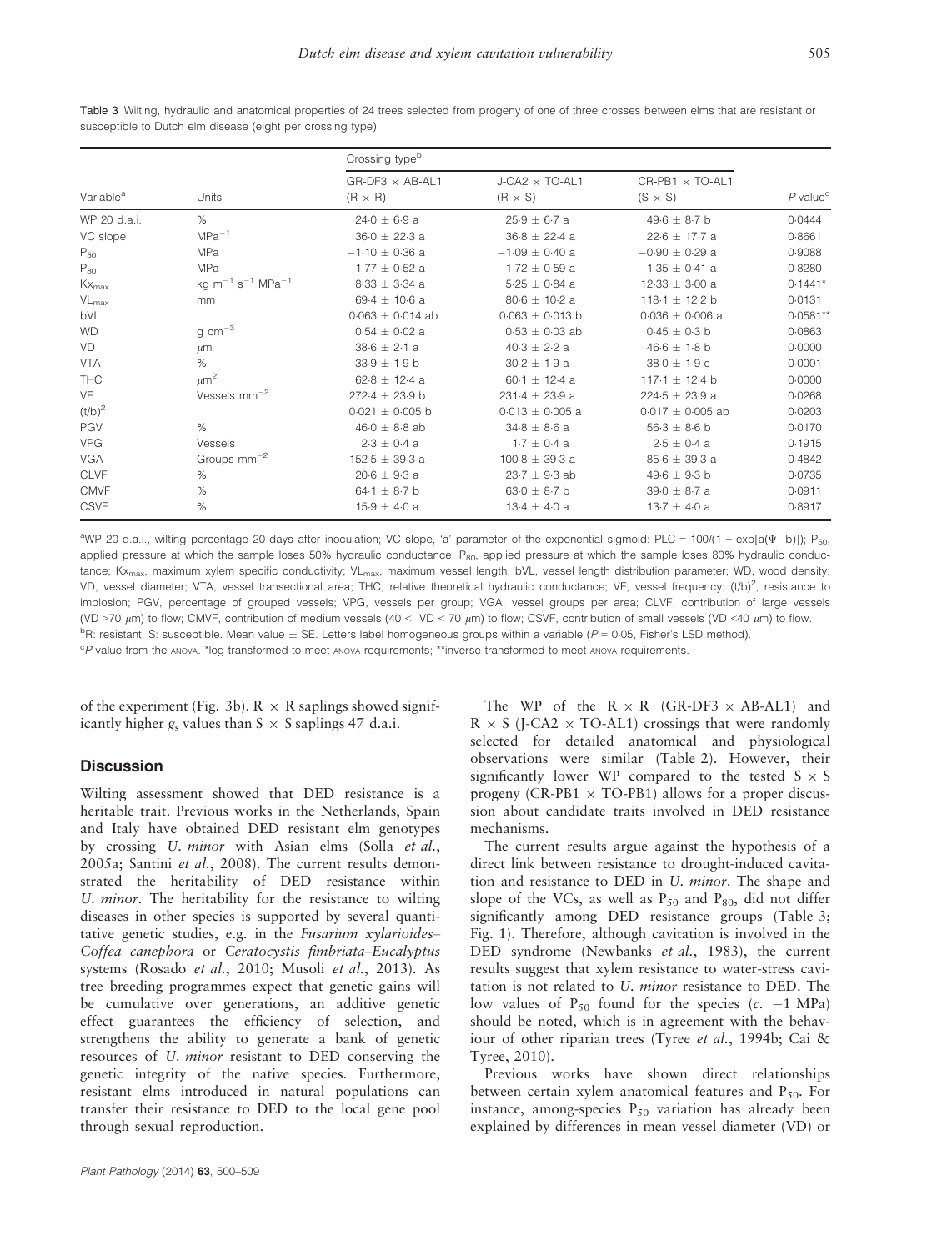

Figure 2 Vessel length (a) and diameter (b) distributions of progeny of crosses between elms that are resistant (R) or susceptible (S) to Dutch elm disease (GR-DF3  $\times$  AB-AL1 (R  $\times$  R), J- $CA2 \times TO-AL1$  (R  $\times$  S) and CR-PB1  $\times$  TO-AL1  $(S \times S)$ ). Measurements were carried out on the stems used to obtain vulnerability curves ( $n = 8$ per group; means + SE).

pit membrane surface area  $(A<sub>pit</sub>)$  (Wheeler *et al.*, 2005). Cai & Tyree (2010) further discussed this  $P_{50}$ -VD relationship and found an exponential relationship within Populus tremuloides when considering vessel diameter size classes. The current results did not show any relationship between VD and  $P_{50}$  in U. minor, although vessel size classes as described in Cai & Tyree (2010) have not been investigated. Vessel size differences between groups (Table 3; Fig. 2) indicate that vessel size is a key factor in determining xylem vulnerability to DED infection in *U. minor*, in agreement with previous research (Solla et al., 2005b), but there is no evidence of its involvement in resistance to water-stress-induced cavitation.

Trees that were more susceptible to DED (i.e. progeny of the  $S \times S$  cross) had longer and wider vessels (VD, VLmax and bVL; Table 3, Fig. 2). Previous studies have reported that larger conduit size contributes to a faster upward movement of the pathogen and pathogenproduced toxins as a result of greater sap flow (Solla & Gil, 2002; Solla et al., 2005b; Martín et al., 2009). In the current study, the theoretical hydraulic conductance (THC; Table 3) was higher for progeny of the  $S \times S$ cross, but there were no significant differences in  $Kx_{\text{max}}$ , CLVF, CMVF and CSVF between groups (Table 3). Therefore, although vessel length and diameter are involved in DED resistance, it is still not clear if it is due to their effect on conductivity.

Susceptibility to cavitation caused by bubbles formed during freeze–thaw cycles is strongly correlated to vessel diameter (Davis et al., 1999). Considering the reported differences in vessel size distribution parameters and wilting results (Table 3), cavitation progress in infected elms might be comparable to freeze–thaw cavitation progress. In particular, an enzymatic degradation of vessel walls may cause its blockage by vapour formation (Newbanks et al., 1983), and chemical changes promoted in sap by hydrophobic substances that the fungus secretes in the vessels (e.g. cerato-ulmin) might force air bubbles out of the solution that may nucleate cavitation. A similar process has been described in pine wilt disease, where an excessive production of hydrophobic volatiles with a surface tension lower than water has been proposed to promote tracheid cavitation (Kuroda, 1991). These substances could also directly degrade pit membranes, thus lowering the threshold of cavitation, a phenomenon that is neither related to water stress. The conductivity reduction produced by these cavitation mechanisms would be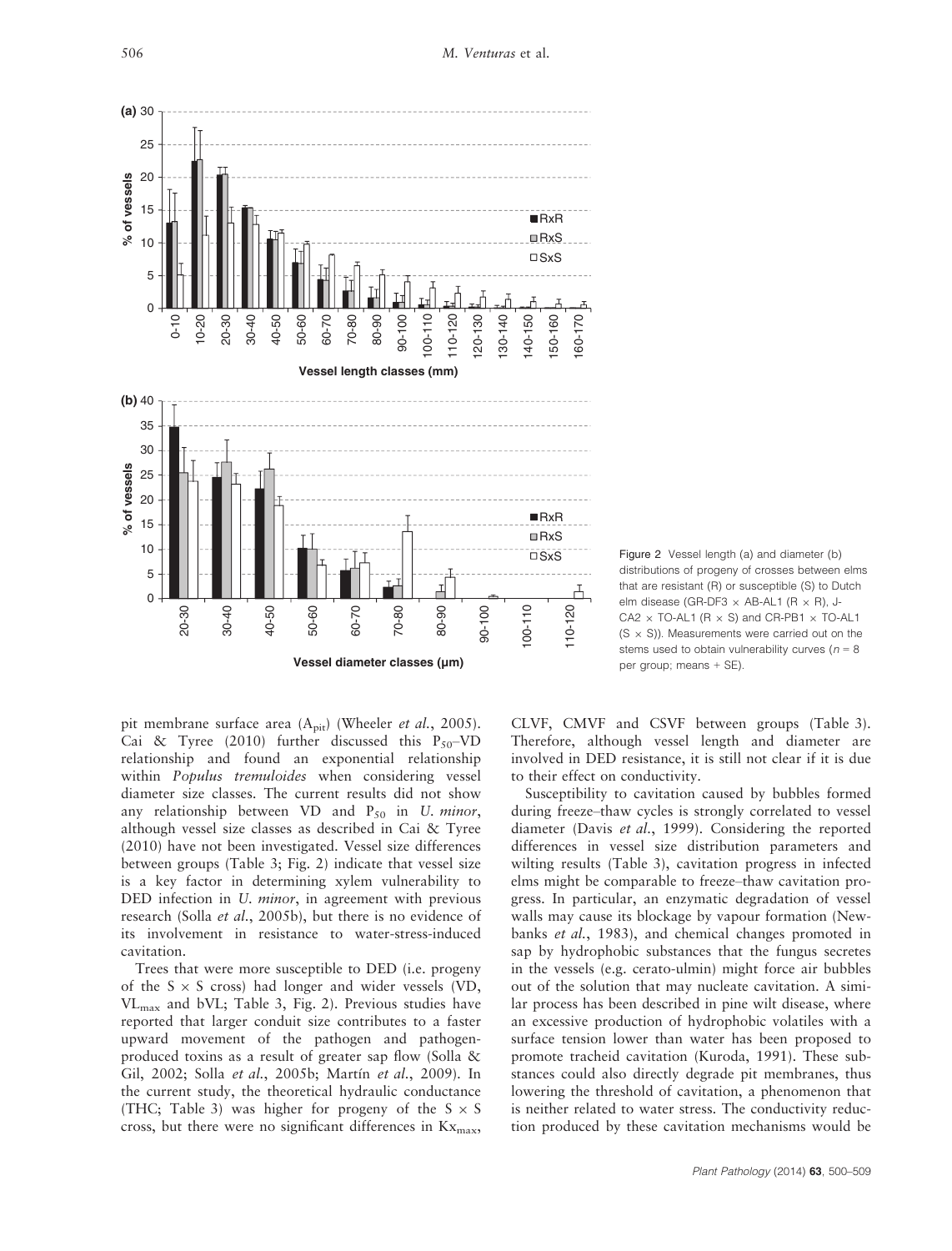

Figure 3 (a) Pre-dawn ( $\Psi_{\text{pd}}$ ) and midday ( $\Psi_{\text{md}}$ ) water potentials, and (b) midday stomatal conductance  $(g_s)$  for trees belonging to resistant (R) and susceptible (S) crosses following inoculation with Ophiostoma novo-ulmi (GR-DF3  $\times$  AB-AL1 (R  $\times$  R), J-CA2  $\times$  TO-AL1 (R  $\times$  S) and CR-PB1  $\times$  TO-AL1 (S  $\times$  S); n = 8 per group; means  $\pm$  SE).

reinforced by the hydraulic resistance increase produced by DED toxins (Van Alfen & Turner, 1975).

Despite growing under the same environmental conditions,  $R \times R$  and  $R \times S$  elm trees showed significantly higher vessel frequency (VF), lower percentage of grouped vessels (PGV) and lower vessel diameters (VD) than  $S \times S$  saplings (Table 3). This fact may confer  $R \times R$  and  $R \times S$  plants with an intrinsically higher hydraulic safety level by building up alternative redundant water pathways (Tyree et al., 1994a). These features may also hinder the colonization of new vessels by O. novo-ulmi, as well as providing the host with a greater ability to isolate infected vessels. The most susceptible group of elms  $(S \times S)$  showed a significantly greater VTA mean value (Table 3). Consequently, there is less room for parenchyma cells and fibres, which are responsible for chemical and compartmentalization responses to infection (Martín et al., 2005a,b).

Wood density, xylem vessel implosion resistance and drought-cavitation resistance have been related within and across species (Hacke et al., 2001; Jacobsen et al., 2005; Awad et al., 2012). However, no correlations between  $P_{50}$ , WD or  $(t/b)^2$  were found when considering all 24 sampled trees (Table S1). As there were no differences in cavitation resistance  $(P_{50}$  and  $P_{80})$  among groups, it may be that higher  $(t/b)^2$  in R  $\times$  R elms results in slower hyphal progress. Although differences in WD between resistant and susceptible elms have been reported previously (Martín et al., 2009), no such differences were found in the current study (Table 3). This discrepancy could be as a result of the different methods used for evaluating WD.

Although the progression of pre-dawn  $(\Psi_{\text{pd}})$  and midday ( $\Psi_{\rm md}$ ) water potentials were generally similar for the three types of crossing, the leaves from  $R \times R$  trees showed a higher  $\Psi_{\text{md}}$  than the leaves from S  $\times$  S plants by the end of the experiment (Fig. 3a), probably as a result of the greater wilting that  $S \times S$  trees were suffering with progression of DED. Furthermore,  $S \times S$  saplings showed significantly higher  $g_s$  during the first days after inoculation (Fig. 3b), which has previously been proposed to favour the transport of the pathogen and the generated toxic substances, ultimately increasing WP (Solla et al., 2001). In addition, the earlier stomatal closure found in  $R \times R$  and  $R \times S$  crossings (Fig. 3b) would help to avoid higher water stress levels (Sparks & Black, 1999; Sperry, 2000) and, therefore, to prevent cavitation at the beginning of the infection.

In summary, despite great variability within each tested family and type of crossing, least squares means wilting percentages were lowest in  $R \times R$  elms (32–46%), intermediate in  $R \times S$  ones (48–59%) and highest for  $S \times S$  trees (75%). The results in this study show that resistance to DED is heritable. Planting resistant elm genotypes within natural populations may enhance their defence against this disease after genetic mixing. Meanwhile, xylem vulnerability to water-stress cavitation was independent of the type of crossing. Nevertheless, significant differences in theoretical hydraulic conductivity and vessel size parameters (diameter, length and size distributions) were found between progenies derived from  $R \times R$ ,  $R \times S$  and  $S \times S$  crosses. Susceptible trees had significantly wider and longer vessels. These features could contribute to more rapid upward movement in susceptible trees. Finally, in agreement with a faster DED progress, favoured by a higher stomatal conductance,  $S \times S$  trees showed overall significantly lower water potential values than  $R \times R$  trees, particularly at midday, at the end of the experiment.

## Acknowledgements

The authors would like to thank I. Aranda and S. Iglesias for their support to accomplish this study, and are also grateful to P. Fuentes-Utrilla, E. Miranda and J. Domínguez for their technical assistance. They would also like to thank three anonymous referees that have helped to improve this article with their comments and suggestions. This research was developed in the framework of a project funded by the Ministry of Agriculture, Food, and Environment of Spain. M.V. is sponsored by a PIF grant from the Technical University of Madrid. A.G. was sponsored by a Juan de la Cierva Postdoctoral Contract of the Ministry of Science and Innovation of Spain. The authors appreciate G. Seket's linguistic revision.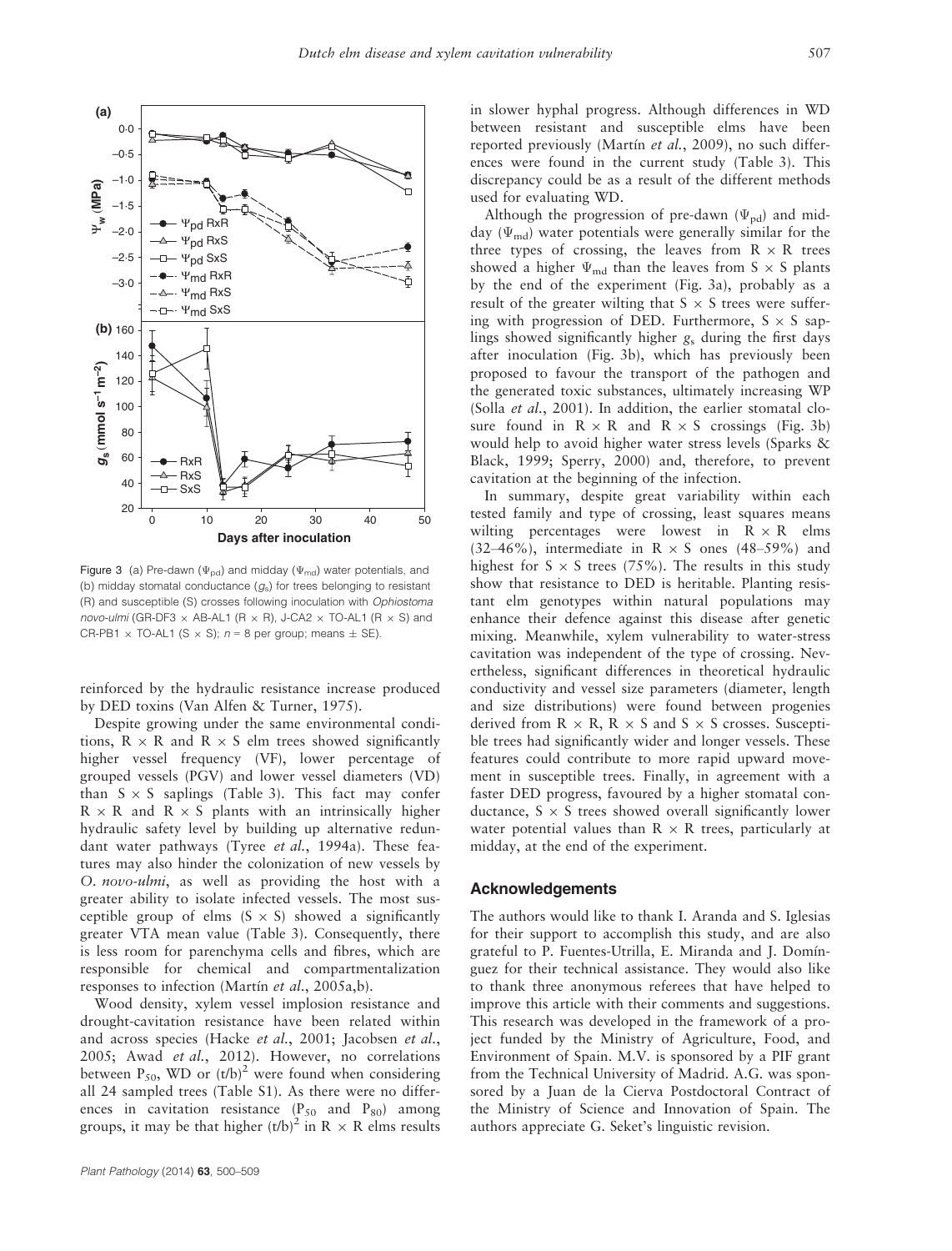## **References**

- Awad H, Herbette S, Brunel N et al., 2012. No trade-off between hydraulic and mechanical properties in several transgenic poplars modified for lignins metabolism. Environmental and Experimental Botany 77, 185–95.
- Brasier CM, 2000. Intercontinental spread and continuing evolution of the Dutch elm disease pathogens. In: Dunn CP, ed. The Elms: Breeding, Conservation and Disease Management. Boston, USA: Kluwer Academic Publishers, 61–72.
- Brodribb TJ, Cochard H, 2009. Hydraulic failure defines the recovery and point of death in water-stressed conifers. Plant Physiology 149, 575–84.
- Cai J, Tyree MT, 2010. The impact of vessel size on vulnerability curves: data and models for within-species variability in saplings of aspen, Populus tremuloides Michx. Plant, Cell & Environment 33, 1059–69.
- Cai J, Zhang S, Tyree MT, 2010. A computational algorithm addressing how vessel length might depend on vessel diameter. Plant, Cell & Environment 33, 1234–8.
- Christman MA, Sperry JS, Adler FR, 2009. Testing the 'rare pit' hypothesis for xylem cavitation resistance in three species of Acer. New Phytologist 182, 664–74.
- Davis SD, Sperry JS, Hacke UG, 1999. The relationship between xylem conduit diameter and cavitation caused by freezing. American Journal of Botany 86, 1367–72.
- Duchesne LC, Jeng RS, Hubbes M, Sticklen MB, 1990. Accumulation of mansonones E and F in seedlings of Ulmus americana in response to inoculation with Ophiostoma ulmi. Trees: Structure and Function 4, 187–90.
- Ellmore GS, Ewers FW, 1985. Hydraulic conductivity in trunk xylem of elm, Ulmus americana. IAWA Bulletin 6, 303–7.
- Ewers FW, Ewers JM, Jacobsen AL, López-Portillo J, 2007. Vessel redundancy: modeling safety in numbers. IAWA Journal 28, 373– 88.
- Gascó A, Nardini A, Gortan E, Salleo S, 2006. Ion-mediated increase in the hydraulic conductivity of laurel stems: role of pits and consequences for the impact of cavitation on water transport. Plant, Cell & Environment 29, 1946–55.
- Giordano R, Salleo A, Salleo S, Wanderlingh F, 1978. Flow in xylem vessels and Poiseuille's law. Canadian Journal of Botany 56, 333–8.
- Hacke UG, Sperry JS, Pittermann J, 2000. Drought experience and cavitation resistance in six shrubs from the Great Basin, Utah. Basic and Applied Ecology 1, 31–41.
- Hacke UG, Sperry JS, Pockman WT, Davis SD, McCulloh K, 2001. Trends in wood density and structure are linked to prevention of xylem implosion by negative pressure. Oecologia 126, 457–61.
- Hultine KR, Koepke DF, Pockman WT, Fravolini A, Sperry JS, Williams DG, 2006. Influence of soil texture on hydraulic properties and water relations of a dominant warm-desert phreatophyte. Tree Physiology 26, 313–23.
- Jacobsen AL, Ewers FW, Pratt RB, Paddock WA III, Davis SD, 2005. Do xylem fibers affect vessel cavitation resistance? Plant Physiology 139, 546–56.
- Kuroda K, 1991. Mechanism of cavitation development in the pine wilt disease. European Journal of Forest Pathology 21, 82–9.
- Martín JA, Solla A, Coimbra MA, Gil L, 2005a. Metabolic distinction of Ulmus minor xylem tissues after inoculation with Ophiostoma novo-ulmi. Phytochemistry 66, 2458–67.
- Martín JA, Solla A, Woodward S, Gil L, 2005b. Fourier transform-infrared spectroscopy as a new method for evaluating host resistance in the Dutch elm disease complex. Tree Physiology 25, 1331–8.
- Martín JA, Solla A, Woodward S, Gil L, 2007. Detection of differential changes in lignin composition of elm xylem tissues inoculated with Ophiostoma novo-ulmi using Fourier transform-infrared spectroscopy. Forest Pathology 37, 187–91.
- Martín JA, Solla A, Esteban LG, de Palacios P, Gil L, 2009. Bordered pit and ray morphology involvement in elm resistance to Ophiostoma novo-ulmi. Canadian Journal of Forest Research 39, 420–9.
- Martín JA, Fuentes-Utrilla P, Gil L, Witzell J, 2010. Ecological factors in Dutch elm disease complex in Europe – a review. Ecological Bulletins 53, 209–24.
- McNabb HS Jr, Heybroek HM, MacDonald WL, 1970. Anatomical factors in resistance to Dutch Elm Disease. Netherlands Journal of Plant Pathology 76, 196–204.
- Musoli PC, Cilas C, Pot D et al., 2013. Inheritance of resistance to coffee wilt disease (Fusarium xylarioides Steyaert) in Robusta coffee (Coffea canephora Pierre) and breeding perspectives. Tree Genetics and Genomes 9, 351–60.
- Newbanks D, Bosch A, Zimmermann MH, 1983. Evidence for xylem dysfunction by embolization in Dutch elm disease. Phytopathology 73, 1060–3.
- Pammenter NW, Vander Willigen C, 1998. A mathematical and statistical analysis of the curves illustrating vulnerability of xylem to cavitation. Tree Physiology 18, 589–93.
- Pinto CA, David JS, Cochard H et al., 2012. Drought-induced embolism in current-year shoots of two Mediterranean evergreen oaks. Forest Ecology and Management 285, 1–10.
- Pomerleau R, 1970. Pathological anatomy of the Dutch elm disease. Distribution and development of Ceratocystis ulmi in elm tissues. Canadian Journal of Botany 48, 2043–57.
- Raimondo F, Nardini A, Salleo S, Cacciola SO, Lo Gullo MA, 2010. A tracheomycosis as a tool for studying the impact of stem xylem dysfunction on leaf water status and gas exchange in Citrus aurantium L. Trees: Structure and Function 24, 327–33.
- Rosado CCG, Guimaraes LMS, Titon M et al., 2010. Resistance to Ceratocystis wilt (Ceratocystis fimbriata) in parents and progenies of Eucalyptus grandis  $\times$  E. urophylla. Silvae Genetica 59, 99–106.
- Santini A, La Porta N, Ghelardini L, Mittempergher L, 2008. Breeding against Dutch elm disease adapted to the Mediterranean climate. Euphytica 163, 45–56.
- Scheffer RJ, Elgersma DM, 1982. A scanning electron microscope study of cell wall degradation in elm wood by aggressive and non-aggressive isolates of Ophiostoma ulmi. European Journal of Forest Pathology 12, 25–8.
- Sevanto S, Holbrook NM, Ball MC, 2012. Freeze/thaw-induced embolism: probability of critical bubble formation depends on speed of ice formation. Frontiers in Plant Science 3, 107.
- Shigo A, Tippett JT, 1981. Compartmentalization of American elm tissues infected by Ceratocystis ulmi. Plant Disease 65, 715–8.
- Solla A, Gil L, 2002. Xylem vessel diameter as a factor in resistance of Ulmus minor to Ophiostoma novo-ulmi. Forest Pathology 32, 123–34.
- Solla A, Burón M, Gil L, 2001. Relationship between gas exchange parameters and first symptoms of Ulmus minor Mill. to Dutch elm disease. Investigacion Agraria: Sistemas y Recursos Forestales 10, 151–63.
- Solla A, Bohnens J, Collin E et al., 2005a. Screening European elms for resistance to Ophiostoma novo-ulmi. Forest Science 51, 134–41.
- Solla A, Martín JA, Corral P, Gil L, 2005b. Seasonal changes in wood formation of Ulmus pumila and U. minor and its relation with Dutch elm disease. New Phytologist 166, 1025–34.
- Sparks JP, Black RA, 1999. Regulation of water loss in populations of Populus trichocarpa: the role of stomatal control in preventing xylem cavitation. Tree Physiology 19, 453–9.
- Sperry JS, 2000. Hydraulic constraints on plant gas exchange. Agricultural and Forest Meteorology 104, 13–23.
- Sperry JS, Saliendra NZ, 1994. Intra- and inter-plant variation in xylem cavitation in Betula occidentalis. Plant, Cell & Environment 17, 1233–41.
- Sperry JS, Donnelly JR, Tyree MT, 1988. A method for measuring hydraulic conductivity and embolism in xylem. Plant, Cell & Environment 11, 35–40.